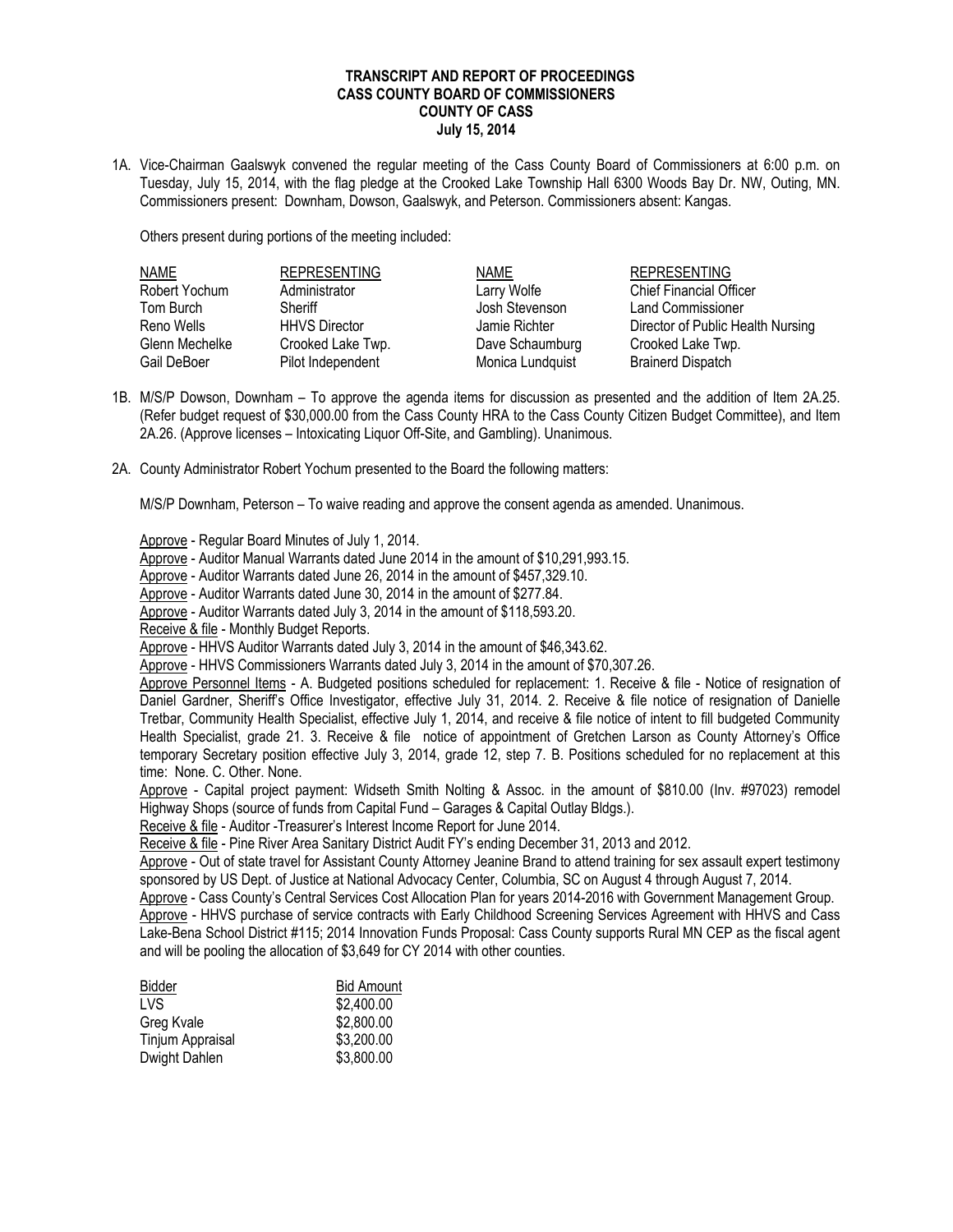M/S/P Downham, Peterson – To accept the appraisal bid from Lawrence Valuation Serv. LLC - \$2,400.00 on SE1/4 of SE1/4, Sect. 6, Twp. 138 North, Range 29 West Barclay Township. Unanimous.

| <b>BIDDER</b>                       | Contract price<br>Per Month | Burnishing<br>Floors | Carpet<br>Cleaning | Windows  | Ceramic Tile<br>and Grout | Light<br><b>Fixtures</b> |
|-------------------------------------|-----------------------------|----------------------|--------------------|----------|---------------------------|--------------------------|
| Ultimate<br>Cleaning                |                             |                      |                    |          |                           |                          |
| Team<br>No. Country<br>Janitorial & | \$900.00                    | \$100.00             | \$125.00           | Included | Included                  | Included                 |
| Supply, Inc.                        | \$1,400.00                  | Included             | Included           | Included | Included                  | Included                 |

M/S/P Downham, Peterson – To award a Cass County Land Department cleaning contract to Ultimate Cleaning Team not to exceed \$900.00 per month plus other authorized services at the bid rate. Unanimous.

Approve - Letter of engagement with APPRIZE for employee online benefit enrollment of life, long, and short term disability, dental, and other elective benefits.

Accept - Donation in the amount of \$850.00 from Sylvan Township for the Sheriff's Office - Lakes Area Dive Team. Approve - Pine River Transfer Station scale maintenance by Anderson Industrial Scale in the amount of \$8,644.00 (sole qualified bidder).

| Bidder                        | <b>Bid Amount</b> |
|-------------------------------|-------------------|
| <b>Colonial Masonry</b>       | \$14,288.00       |
| Trana Masonry Inc.            | \$14,752.92       |
| <b>Burns Brothers Masonry</b> | \$18,200.00       |
| <b>Emily Masonry</b>          | \$18,450.00       |
| Cummings Masonry Inc.         | \$19,290.00       |

M/S/P Downham, Peterson - To accept the bid from Colonial Masonry in the amount of \$14,288 for a 5 inch poured concrete floor at the Cass County Transfer Station (Building #4). Unanimous.

Approve - Transfer of three County owned forklifts from the Pine River Transfer Station to Cass County Highway Department.

| Bidder             | <b>Bid Amount</b> |
|--------------------|-------------------|
| Sawyer Timber      | \$200.00          |
| Kurt Sawyer        | \$240.00          |
| Schrupp Excavating | \$400.00          |

M/S/P Downham, Peterson - To accept a bid for removal of beaver plug in culvert to Sawyer Timber in the amount of \$200.00. Unanimous.

Approve – Plumbing repairs to the LASSD Building by Evenson's Inc. in the amount not to exceed \$2,000.00. Refer – 2015 budget request of \$30,000.00 from the Cass County HRA to the Cass County Citizen Budget Committee. Approve Licenses - Intoxicating Liquor Off-Site – The Growler's Event on July 26, 2014 - The Bear's Den – Gary Dauer, Meadow Brook Twp. Gambling - Northland Booster Club – Raffles on August 23, 2014 held at Deer Haven Supper Club, Thunder Lake Twp.

2B. Administrator Yochum presented a summary of the 2013 population estimates from the MN State Demographer estimating population and households for Minnesota cities and townships. Cass County's population estimate for 2013 is 28,604 compared to the 2010 census of 28,567 (a 0.13% change), and the 2013 household estimate is 12,003 compared to the 2010 census of 11,948 (a 0.46% change).

M/S/P Dowson, Downham – To receive & file the MN State Demographer population estimate report dated July 15, 2014. Unanimous.

2C. Administrator Yochum summarized the Personnel Committee of the Board (Downham, Dowson) meeting of Tuesday, July 1, 2014. Items discussed at the meeting were HHVS grade ratings; Data privacy trends; Social service unit staffing plan; Central Services customer service survey; Draft changes to the personnel policy and rules; and 2015 labor contract negotiation strategies.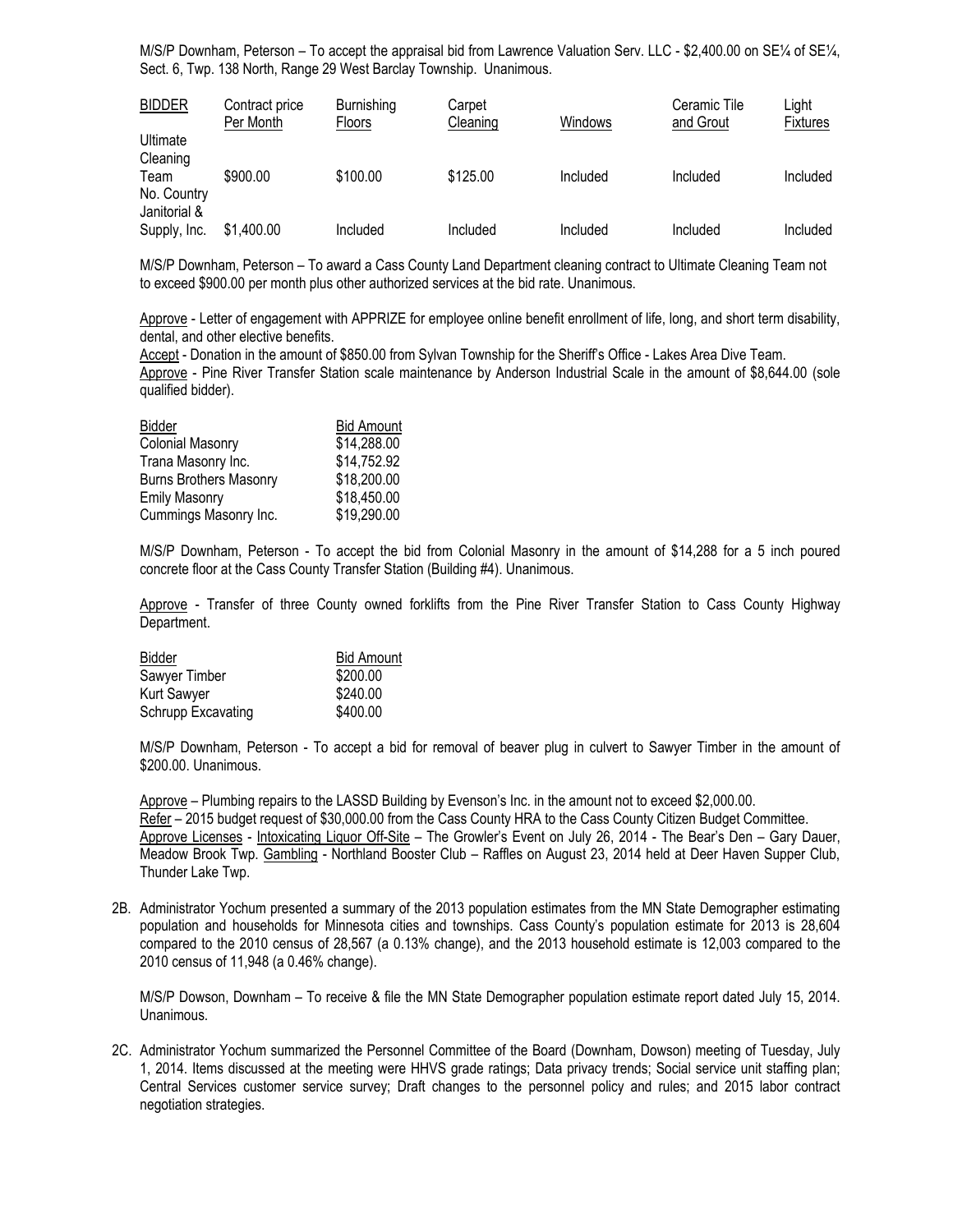M/S/P Downham, Dowson – To approve the following recommendations of the Personnel Committee of the Board: 1.) to change from grade 28 to grade 30 effective July 19, 2014 the positions of county agency social worker and county agency social worker child protection specialist (market adjustment), 2.) to combine the HHVS Office Support Specialist, Auditor-Treasurer Administrative Assistant, and Probation Secretary job duties to a single job description of Office Support Specialist, and 3.) to change from grade 15 to grade 16, effective July 19, 2014 the position of office support specialist. Unanimous.

M/S/P Downham, Peterson – To approve the recommendation of the Personnel Committee of the Board that the HHVS support service unit move an existing budgeted office support specialist position to the HHVS social services unit and authorize obtaining a case aide grade rating from labor consultant GMG for the relocated office support specialist. Unanimous.

- 3A. Director of Public Health Nursing Jamie Richter presented an update on Nurse-Family Partnership which is a coaching model for first time mom's during their pregnancy and through the child's second year of life. Ms. Richter added that since the program began there have been thirteen women enrolled, five babies have been born full term, and eight families continue to receive home visits. The partnership focuses on the northern part of Cass County and the Family Center's home visitation program focuses on families in the southern part of the county. Ms. Richter also added that the Federal grant funding the multi-county Nurse-Family Partnership will end in March 2015 and will be discussing the potential use of existing Federal TANF (Temporary Assistant for Needy Families) funds to continue the program. No action necessary.
- 4A. Chief Financial Officer Larry Wolfe explained that the self-insured County health plan for employees and retirees experienced costs in excess of revenues in 2013 therefore recommended that the related available fund balance for commitment be reduced. Mr. Wolfe presented Resolution No. 34-14.

Commissioner Dowson offered Resolution No. 34 -14 and moved its adoption, Commissioner Downham seconded:

WHEREAS, The Cass County Board has adopted Governmental Accounting Standards Board Statement 54, Fund Balance Reporting Governmental Fund Type Definitions (GASB 54), and

WHEREAS, Cass County maintains a self-insured health plan for its employees and retirees, and

WHEREAS, significant capital is required to effectively manage a self-insured health plan, and

WHEREAS, health care costs continue to increase faster than general inflation, and

WHEREAS, the County's ability to generate additional revenue to fund this benefit is limited, and

WHEREAS, the Cass County Board of Commissioners has the authority to commit fund balance for specific purposes, and WHEREAS, the self-insured health plan experienced claims in excess of revenues for 2013.

NOW, THEREFORE, BE IT RESOLVED: That the Board of Commissioners do hereby reduce the commitment of \$4,400,000 to \$4,100,000 of existing fund balance at December 31, 2013, in the General Fund for the funding of future health insurance benefits.

Resolution No. 34 - 14 was declared adopted upon the following vote: Downham, Dowson, Gaalswyk, Peterson. Nays: None. Absent: Kangas.

4B. Chief Financial Officer Larry Wolfe explained the budget amendments for FY2013.

M/S/P Downham, Peterson – To approve the FY2013 budget amendments as presented. Unanimous.

| <b>2013 BUDGET AMENDMENTS</b><br>FOR BOARD APPROVAL 07/15/2014                     |                                                      | <b>ORIGINAL</b><br><b>BUDGET</b> | <b>AMENDED</b><br><b>BUDGET</b> | <b>CHANGE</b>  |
|------------------------------------------------------------------------------------|------------------------------------------------------|----------------------------------|---------------------------------|----------------|
| Law Library<br>01-022.6455                                                         | Law Library Publications                             | 27,000                           | 27.500                          | 500            |
| To amend budget for increased publication costs<br>Source: Restricted Fund Balance |                                                      |                                  |                                 |                |
| <b>Auditor-Treasurer</b><br>01-040.6102<br>01-040.6103                             | Salaries/Wages Permanent<br>Salaries/Wages Temporary | 642,196<br>1.000                 | 646,196<br>6.000                | 4,000<br>5.000 |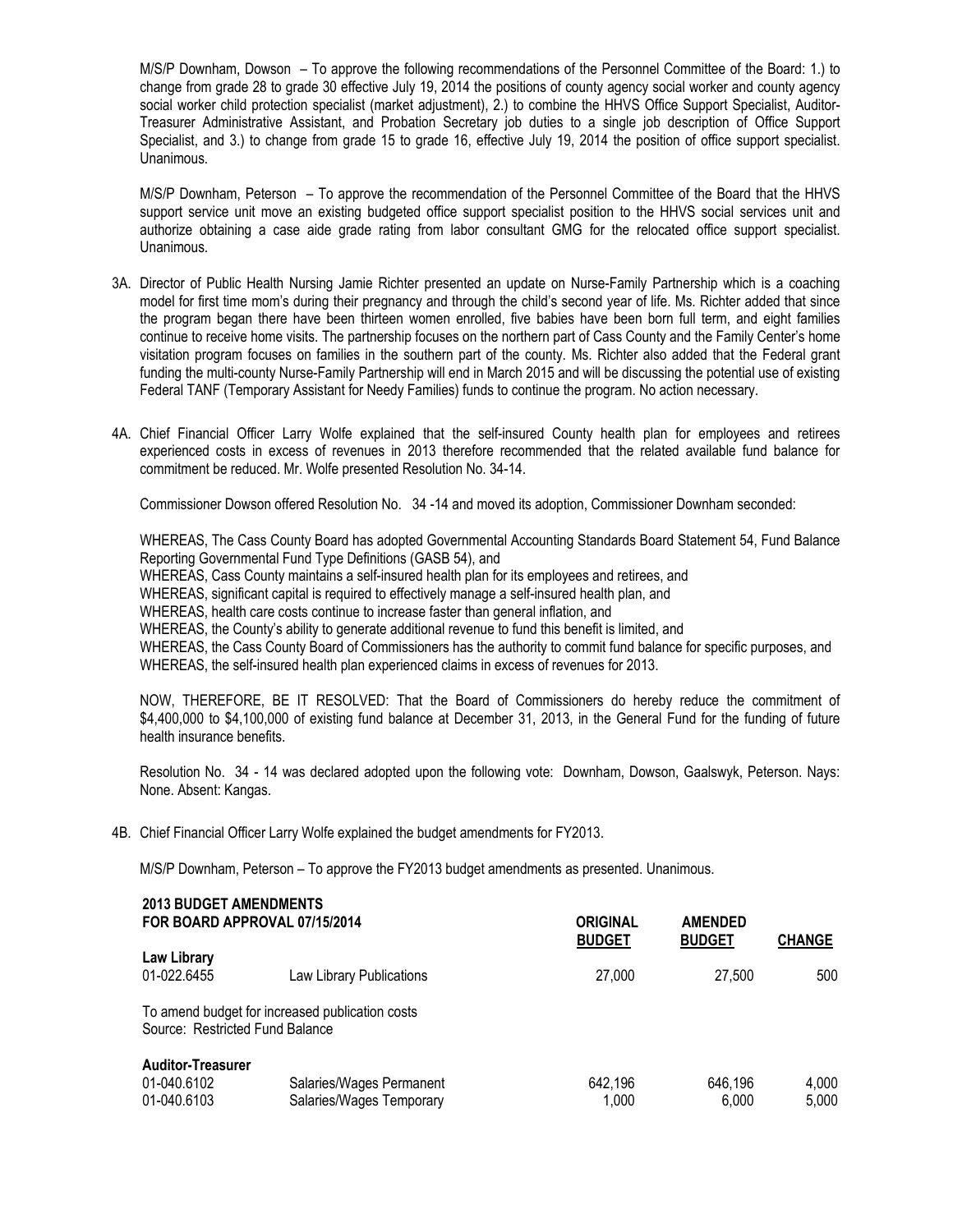| 01-040.6105<br>01-040-6262<br>01-040-6264                                                                                                 | Salaries/Wages Overtime<br>Auditing & Accounting Services - Bank Charges<br><b>Public Examiner Services</b>                                                                                                       | 500<br>4,900<br>74,000                                                            | 1,500<br>7,900<br>77,000                                                          | 1,000<br>3,000<br>3,000                                                       |
|-------------------------------------------------------------------------------------------------------------------------------------------|-------------------------------------------------------------------------------------------------------------------------------------------------------------------------------------------------------------------|-----------------------------------------------------------------------------------|-----------------------------------------------------------------------------------|-------------------------------------------------------------------------------|
|                                                                                                                                           | <b>Total Change</b>                                                                                                                                                                                               |                                                                                   |                                                                                   | 16,000                                                                        |
| Source: Unassigned Fund Balance                                                                                                           | To amend budget for severance pay, temporary help, banking charge for positive pay, increased audit costs                                                                                                         |                                                                                   |                                                                                   |                                                                               |
| <b>MIS</b><br>01-060.6102<br>01-060.6268                                                                                                  | Salaries/Wages Permanent<br>Data Processing Services - MCIS                                                                                                                                                       | 275,204<br>64,000                                                                 | 297,204<br>94,000                                                                 | 22,000<br>30,000                                                              |
|                                                                                                                                           | <b>Total Change</b>                                                                                                                                                                                               |                                                                                   |                                                                                   | 52,000                                                                        |
| Source: Unassigned Fund Balance                                                                                                           | To amend budget for increased share of MCIS Enhancement Fee, Severance Pay                                                                                                                                        |                                                                                   |                                                                                   |                                                                               |
| Recorder<br>01-100.6609                                                                                                                   | Recorders Compliance Fund                                                                                                                                                                                         | 96,825                                                                            | 116,825                                                                           | 20,000                                                                        |
|                                                                                                                                           | To amend budget for compliance expenditure upgrades<br>Source: Restricted Recorders Compliance Fund Balance                                                                                                       |                                                                                   |                                                                                   |                                                                               |
| <b>Building &amp; Grounds</b><br>01-112.6103<br>01-112.6603<br>01-112.6605<br>01-112.6606                                                 | Salaries/Wages Temporary<br>Capital Outlay - Furniture, Fixtures, etc.<br>Capital Outlay - Buildings<br>Capital Outlay - Equipment                                                                                | 0<br>0<br>100,000<br>0                                                            | 18,000<br>27,000<br>200,000<br>200,000                                            | 18,000<br>27,000<br>100,000<br>200,000                                        |
|                                                                                                                                           | <b>Total Change</b>                                                                                                                                                                                               |                                                                                   |                                                                                   | 345,000                                                                       |
| Source: Unassigned Fund Balance                                                                                                           | To establish budget for Courthouse improvements, LEC chiller, Painter budget                                                                                                                                      |                                                                                   |                                                                                   |                                                                               |
| <b>Sheriff</b><br>01-200.6105<br>01-200.6155<br>01-200.6162<br>01-200.6172<br>01-200.6295<br>01-200.6349<br>01-200.6565<br>01-200-10.6297 | Salaries/Wages Overtime<br><b>Employer Cafeteria Contribution</b><br><b>Employer PERA</b><br>Employer FICA<br><b>Positron Computer Services</b><br>Rents Leases Towers & Other<br>Gasoline<br>Enhanced 911 System | 120,000<br>386,989<br>275,034<br>27,163<br>31,000<br>30,000<br>200,000<br>106,000 | 230,000<br>408,989<br>325,034<br>37,163<br>37,000<br>50,000<br>210,000<br>226,000 | 110,000<br>22,000<br>50,000<br>10,000<br>6,000<br>20,000<br>10,000<br>120,000 |
|                                                                                                                                           | <b>Total Change</b>                                                                                                                                                                                               |                                                                                   |                                                                                   | 348,000                                                                       |
|                                                                                                                                           | To amend budget for overtime pay, position changes, computer services, tower leases and fuel for squads, E-911 upgrade.<br>Source: Unassigned Fund Balance, Restricted E-911 Fund Balance                         |                                                                                   |                                                                                   |                                                                               |
| <b>County Jail</b><br>01-250.6102<br>01-250.6290<br>01-250.6603                                                                           | Salaries/Wages Permanent<br><b>Board of Prisoners</b><br>Capital Outlay                                                                                                                                           | 731,464<br>850,000<br>35,400                                                      | 741,464<br>875,000<br>250,780                                                     | 10,000<br>25,000<br>215,380<br>251,280                                        |

To amend budget for salaries and wages, increased board of prisoners, amortization of prepaid asset (Crow Wing Pod) Source: Unassigned Fund Balance, Prepaid Asset Account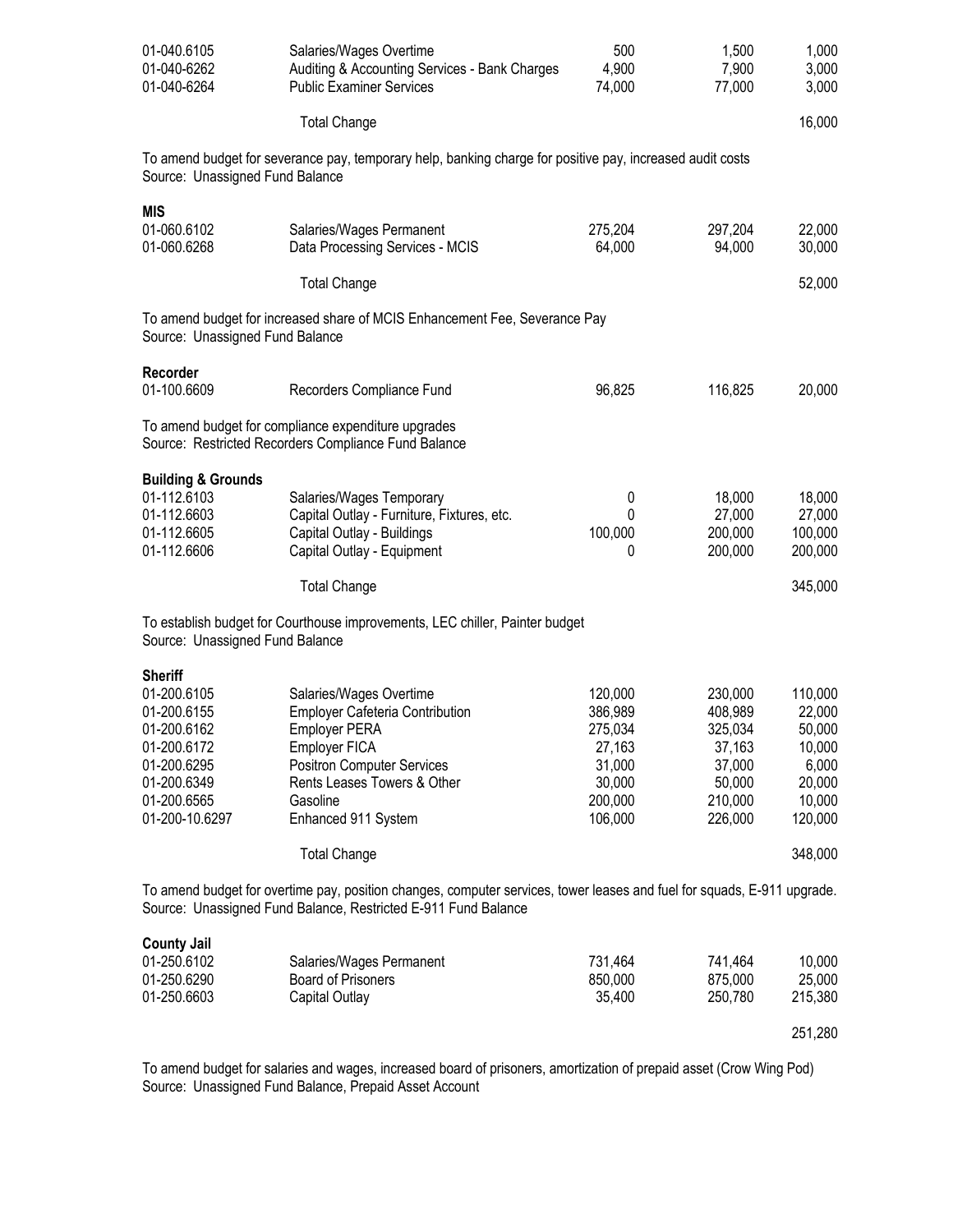| <b>Probation</b><br>01-252.6298                                                                            | <b>REAM Grant Services</b>                                                                                                                                                                                          | 0                                                | 10,000                                           | 10,000                                         |
|------------------------------------------------------------------------------------------------------------|---------------------------------------------------------------------------------------------------------------------------------------------------------------------------------------------------------------------|--------------------------------------------------|--------------------------------------------------|------------------------------------------------|
| To amend budget for REAM Grant.<br>Source: Grant Funding                                                   |                                                                                                                                                                                                                     |                                                  |                                                  |                                                |
| <b>Emergency Services</b><br>01-280.6299                                                                   | Prof Services - ARMER 800 mhz Project                                                                                                                                                                               | 0                                                | 150,000                                          | 150,000                                        |
| Source: Committed Fund Balance                                                                             | To establish budget for expenditures related to the ARMER 800 mhz Project                                                                                                                                           |                                                  |                                                  |                                                |
| <b>County Extension</b><br>01-610.6107<br>01-610.6402                                                      | Per Diem - Committee Expense<br><b>Office Supplies</b>                                                                                                                                                              | 1,500<br>1,000                                   | 1,800<br>1,350                                   | 300<br>350                                     |
|                                                                                                            | <b>Total Change</b>                                                                                                                                                                                                 |                                                  |                                                  | 650                                            |
| To amend budget for Per Diems, Office Supplies<br>Source: Unassigned Fund Balance                          |                                                                                                                                                                                                                     |                                                  |                                                  |                                                |
| <b>County Ditch #9</b><br>01-660.6841                                                                      | <b>County Ditch Expenditures</b>                                                                                                                                                                                    | 0                                                | 11,000                                           | 11,000                                         |
| To amend budget for County Ditch #9 projects<br>Source: Special Assessments                                |                                                                                                                                                                                                                     |                                                  |                                                  |                                                |
| <b>Total General Fund Changes</b><br><b>Total from Unassigned Fund Balance</b><br>Total from other sources |                                                                                                                                                                                                                     |                                                  |                                                  | 1,204,430<br>676,650<br>527,780                |
| Road & Bridge                                                                                              |                                                                                                                                                                                                                     |                                                  |                                                  |                                                |
| 03-312.6305<br>03-312.6534<br>03-312.6562<br>03-312.6566<br>03-312.6569                                    | Department 312 - Garages - Equipment Maintenance<br>Repairs & Maintenance - Buildings<br><b>Cutting Edges</b><br>Tires & Tubes<br>Diesel<br>Shop Supplies & Parts                                                   | 15,000<br>15,000<br>27,500<br>300,000<br>125,000 | 40,000<br>45,000<br>47,500<br>355,000<br>175,000 | 25,000<br>30,000<br>20,000<br>55,000<br>50,000 |
|                                                                                                            | <b>Total Change</b>                                                                                                                                                                                                 |                                                  |                                                  | 180,000                                        |
|                                                                                                            | To amend budget for additional maintenance and supplest as needed<br>Source: Assigned Fund Balance, Cost Sharing, Grants and Awards.                                                                                |                                                  |                                                  |                                                |
| Department 313 - Maintenance<br>03-313.6297<br>03-313.6299<br>03-313.6516<br>03-313.6520                   | Road Maint Service & Town Road Apportionment<br><b>Other Professional and Technical Services</b><br>Crack Filler<br>Sand & Salt                                                                                     | 50,000<br>50,000<br>40,000<br>110,000            | 505,000<br>300,000<br>150,000<br>360,000         | 455,000<br>250,000<br>110,000<br>250,000       |
|                                                                                                            | <b>Total Change</b>                                                                                                                                                                                                 |                                                  |                                                  | 1,065,000                                      |
|                                                                                                            | To amend budget for town road apportionment, additional professional services and materials needed<br>Source: Town Road Apportionment, Charges for Services, Cost Sharing, Grants and Awards, Assigned Fund Balance |                                                  |                                                  |                                                |
| <b>Department 313 - Construction</b><br>03-313.6604<br>03-313.6620                                         | Capital Outlay Construction<br><b>County Road Construction</b>                                                                                                                                                      | 3,425,000<br>850,000                             | 3,965,000<br>1,350,000                           | 540,000<br>500,000                             |
|                                                                                                            | <b>Total Change</b>                                                                                                                                                                                                 |                                                  |                                                  | 1,040,000                                      |

| otal Change | 1,040,000 |
|-------------|-----------|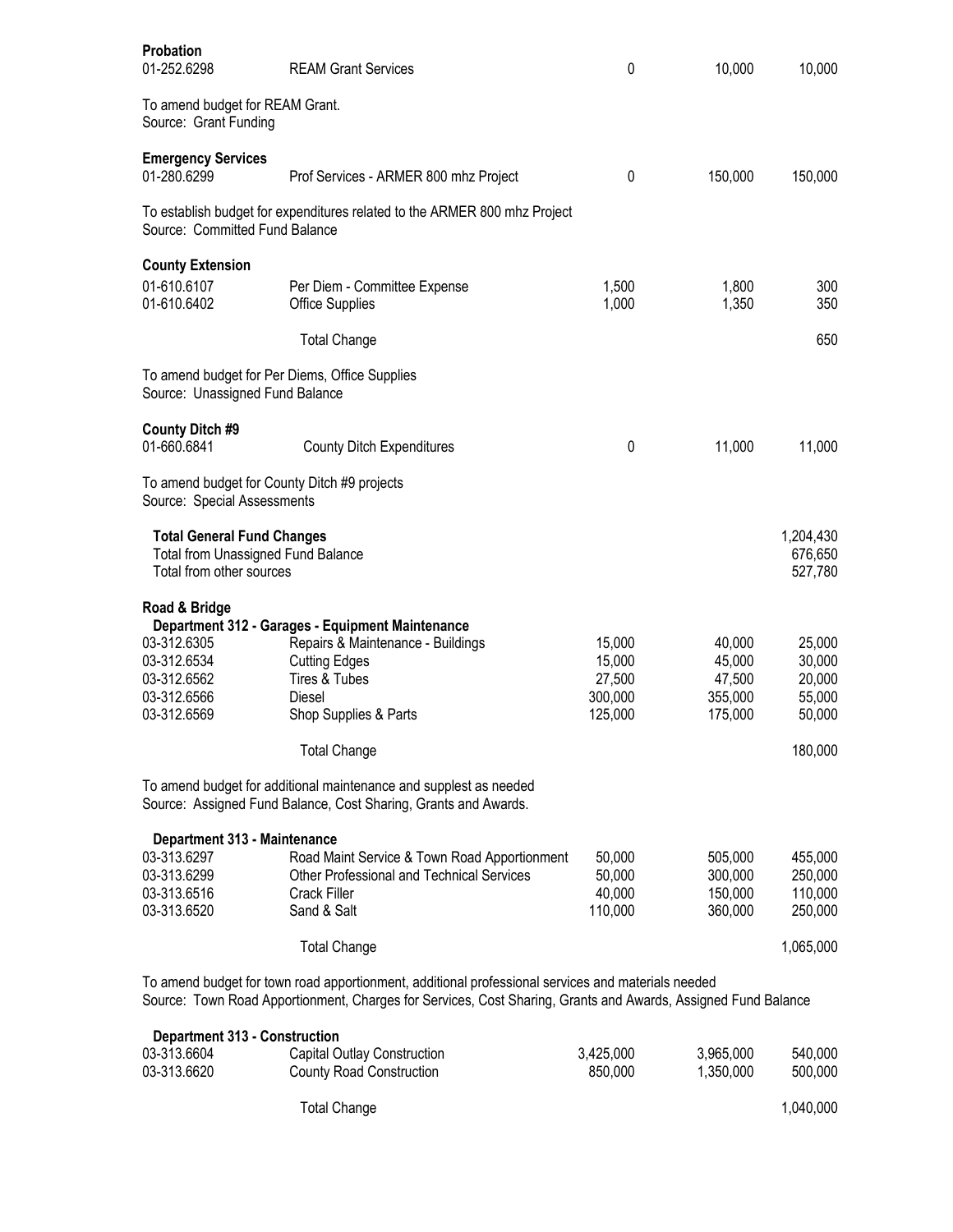| To amend budget for additional construction projects<br>Source: Assigned Fund Balance, Cost Sharing, Grants and Awards. |                                                                                                                           |         |         |           |
|-------------------------------------------------------------------------------------------------------------------------|---------------------------------------------------------------------------------------------------------------------------|---------|---------|-----------|
| <b>Total Road &amp; Bridge Fund Changes</b>                                                                             |                                                                                                                           |         |         | 2,285,000 |
| <b>Health Human &amp; Veteran Services</b>                                                                              |                                                                                                                           |         |         |           |
| <b>Income Maintenance</b><br>05-420-600-4800-6481                                                                       | Non-Capitalized Equipment - IM                                                                                            | 45,450  | 185,450 | 140,000   |
| Source:                                                                                                                 | To amend budget for costs of IM Application Extender Workflow paperless system<br>Fund Balance - approved in capital plan |         |         |           |
| 05-420-650-0250-6015                                                                                                    | Co Paid MA - MMIS Medical Access FFS                                                                                      | 220,000 | 400,000 | 180,000   |
| Source:                                                                                                                 | To amend budget for increased costs due to increased utilization of transport agencies<br>Federal and State reimbursement |         |         |           |
|                                                                                                                         | Total Health, Human & Veteran Services Fund 05 Changes                                                                    |         |         | 320,000   |
| <b>Capital Fund</b><br>33-312.6605                                                                                      | Capital Outlay - Buildings                                                                                                | 0       | 80,000  | 80,000    |
| Source: Capital Fund Assigned Fund Balance                                                                              | To establish budget for Highway Garage Improvements                                                                       |         |         |           |
| <b>Total Capital Fund Changes</b>                                                                                       |                                                                                                                           |         |         | 80,000    |
| <b>Forfeited Tax Fund</b><br>71-085.6299                                                                                | <b>Other Professional and Technical Service</b>                                                                           | 90,000  | 100,000 | 10,000    |
| To amend budget for contracted survey projects<br>Source: Restricted Fund Balance                                       |                                                                                                                           |         |         |           |
| <b>Total Forfeited Tax Fund Changes</b>                                                                                 |                                                                                                                           |         |         | 10,000    |
| <b>Environmental Trust</b><br>73-001.6299                                                                               | Other Professional and Technical Service                                                                                  | 80,000  | 100,000 | 20,000    |
| To amend budget for Environmental Projects<br>Source: Restricted Fund Balance                                           |                                                                                                                           |         |         |           |
| <b>Total Environmental Trust Fund Changes</b>                                                                           |                                                                                                                           |         |         | 20,000    |
| <b>Grand Total All Funds</b>                                                                                            |                                                                                                                           |         |         | 3,919,430 |

4C. Mr. Wolfe presented the 2014 forfeited tax settlement (2013 receipts) and proposed distribution of \$915,231.00 as follows: reforestation \$105,252.00, trails \$105,252.00, general revenue \$281,891.00, eligible school districts \$281,891.00, and \$140,945.00 to eligible townships and cities. Land Commissioner Josh Stevenson commented on the ten year trend.

M/S/P Peterson, Dowson – To approve the 2014 forfeited tax settlement (2013 receipts) in the amount of \$915,231.00 and distribution of the same to Cass County taxing jurisdictions as presented. Unanimous.

5A. Land Commissioner Stevenson presented results from all land sale activity beginning January 1, 2014 including the most recent land sale auction of Saturday, June 28, 2014. Mr. Stevenson informed the Board that to date twenty of the fifty-two parcels available were sold for a total amount of \$311,775.00 (376.28 acres). Land Commissioner Stevenson also commented that county managed land purchases continue to be reasonably balanced with county managed public land sales.